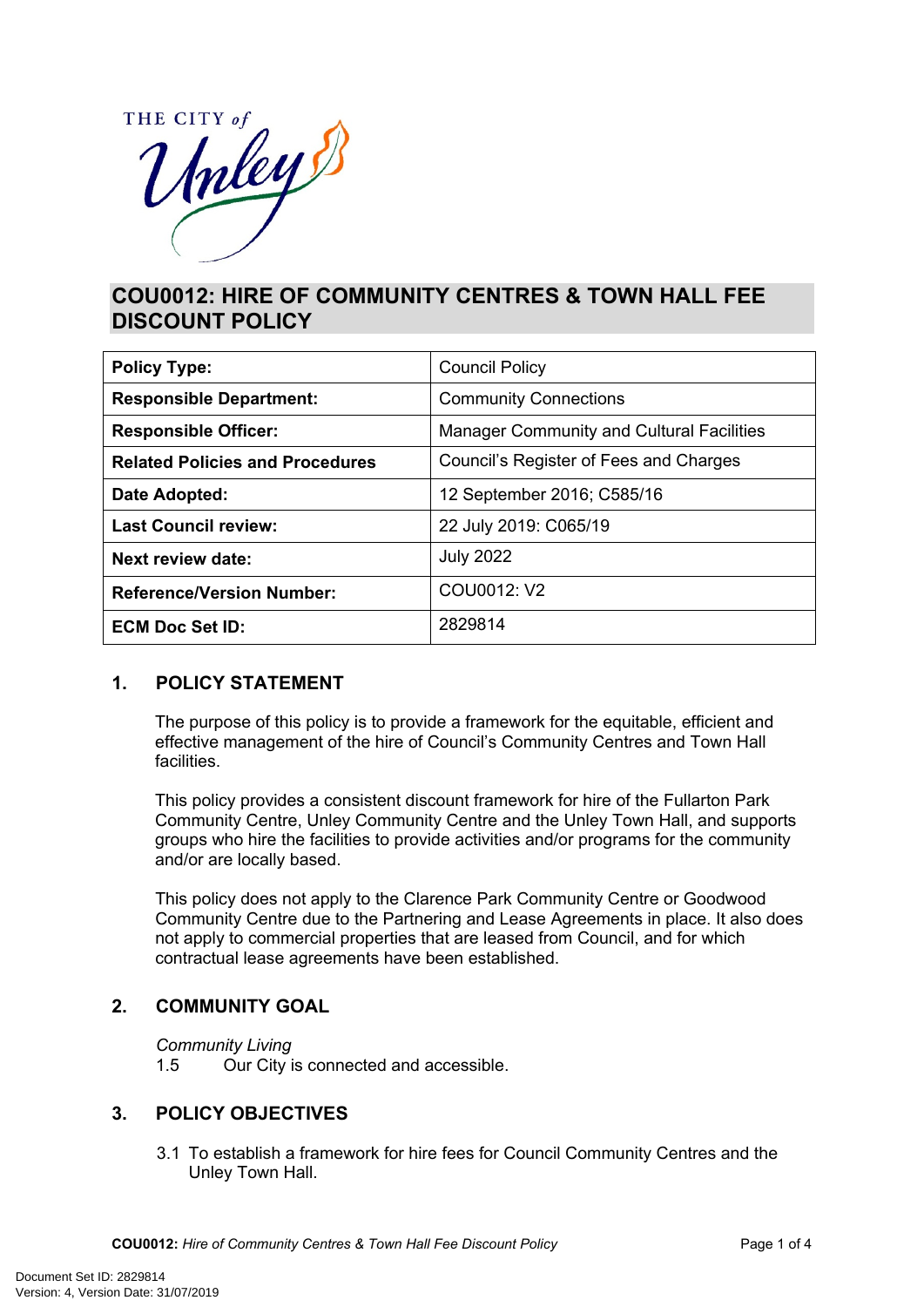- 3.2 To provide support for groups, programs or activities which provide a community benefit.
- 3.3 To provide a benefit for local residents and businesses.
- 3.4 To provide a timely and consistent response to requests for reduced hire fees.

# **4. PRINCIPLES**

This policy is based on the City of Unley's recognition that individuals, community groups and organisations should be supported to participate in all aspects of community life. The City of Unley is committed to support local initiatives that provide opportunities for the community to access and participate in a wide range of recreation, cultural, community and environmental activities and projects.

This policy is based on the following principles of good governance:

- Timely, open and transparent decision making.
- Accessibility.
- An equitable framework for assessing appropriate hire discounts.

# **5. POLICY**

Council endorses fees for Community Centres and Unley Town Hall facility hire annually in conjunction with the Council's Annual Budget. Hirers may incur an increase in fees within the hire agreement period should it be across a calendar year. Information relating to hire fees for Council facilities are available from Customer Service, Council's website and staff at each facility.

Council aims to implement an equitable pricing framework that supports access to the Council Community Centres and Town Hall.

The following discounts will be applied to the full fee cited in the Fees and Charges Schedule for the financial year in which the activity/event takes place.

| <b>Organisation Type</b>                                             | <b>Meets Local Status</b><br>Criteria | <b>Discount</b> |
|----------------------------------------------------------------------|---------------------------------------|-----------------|
| Private / Commercial / Government                                    | No.                                   | $0\%$           |
| Private / Commercial / Government                                    | Yes                                   | 15%             |
| Not for Profit Groups* / Charities* / Schools                        | No.                                   | 40%             |
| Not for Profit Groups*/ Charities* / Schools                         | Yes                                   | 55%             |
| Community Programs discount (available at<br>Community Centres only) | n/a                                   | 55%             |
| Internal (Programs facilitated or hosted by City<br>of Unley)        | n/a                                   | 100%            |

## **5.1 Pricing Framework**

*\*Proof of Not for Profit or charity status will be required at the time of hire confirmation (i.e. Registered Charity status, Certificate of Incorporation).*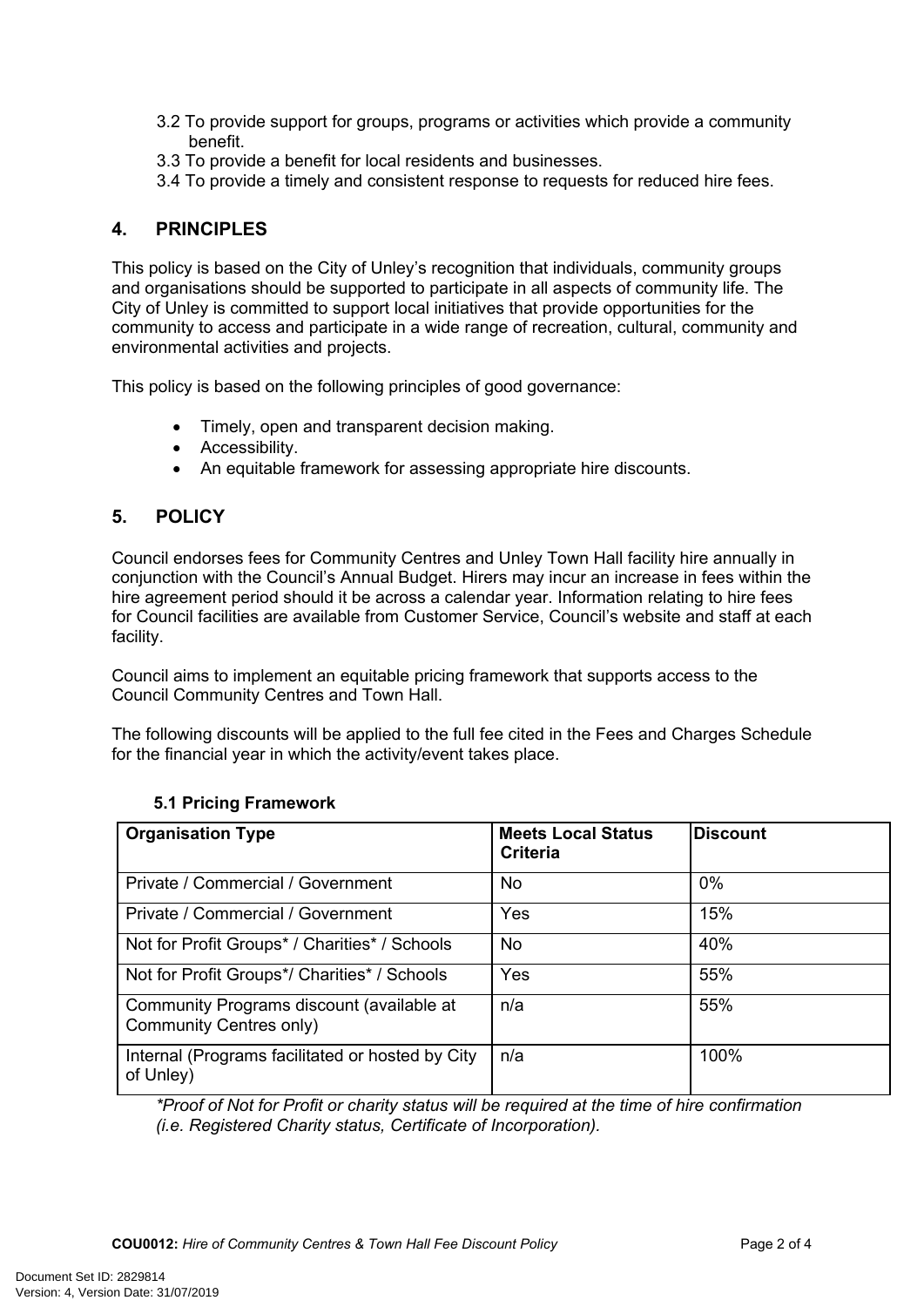Providers of community programs may receive Community Program discount (at Community Centres only) if their program meets the following criteria:

- Meets an identified need/demand within the community; and
- Not currently offered at the facility (or current programs at capacity); and
- Is free or low cost for participants; and
- Is open to all and not exclusive; and
- Aligns to Council strategies.

Hire fees and discounts also apply to equipment. Discounts do not apply to any required bond.

Groups and organisations with an existing historical agreement with the City of Unley to receive discount outside of this policy will be reviewed annually. No new agreements outside of this Policy will be entered into without CEO or General Manager Community approval.

All Hirers are required to abide by the conditions outlined in the relevant Terms and Conditions of Hire for the facility they are hiring.

#### **6. DEFINITIONS**

*Charities* – Refers to groups and organisations listed on the Australian Charities and Not-for-profit Commission (ACNC) website as a registered charity.

*Commercial* – Refers to a hirer representing a business or organisation that is for profit.

*Discount* – Refers to the percentage value removed from the hire fee, not including any bond payments.

*Government* – Refers to all tiers of Australian Government

*Hirer* – Refers to the individual nominated on the hire agreement who is responsible for the booking and all conditions of hire.

*Internal* – Refers to hire agreements made by staff employed by the City of Unley, who utilise a community centre for a council business meeting, community program, community engagement activity or other event.

*Local Status* – Refers to the hirer residing in or having a registered business and / or postal address within the City of Unley boundaries.

*Not for Profit Groups* – Refers to groups and organisations which do not operate for the profit, personal gain or other benefit of its owners. All money earned or donated is used in pursuing the organisation's objectives or purpose.

*Private* – Refers to a hirer who is not representing a business or organisation.

*Schools* – Refers to Government, Catholic or members of the Association of Independent Schools of South Australia, including pre-school, primary and secondary schools.